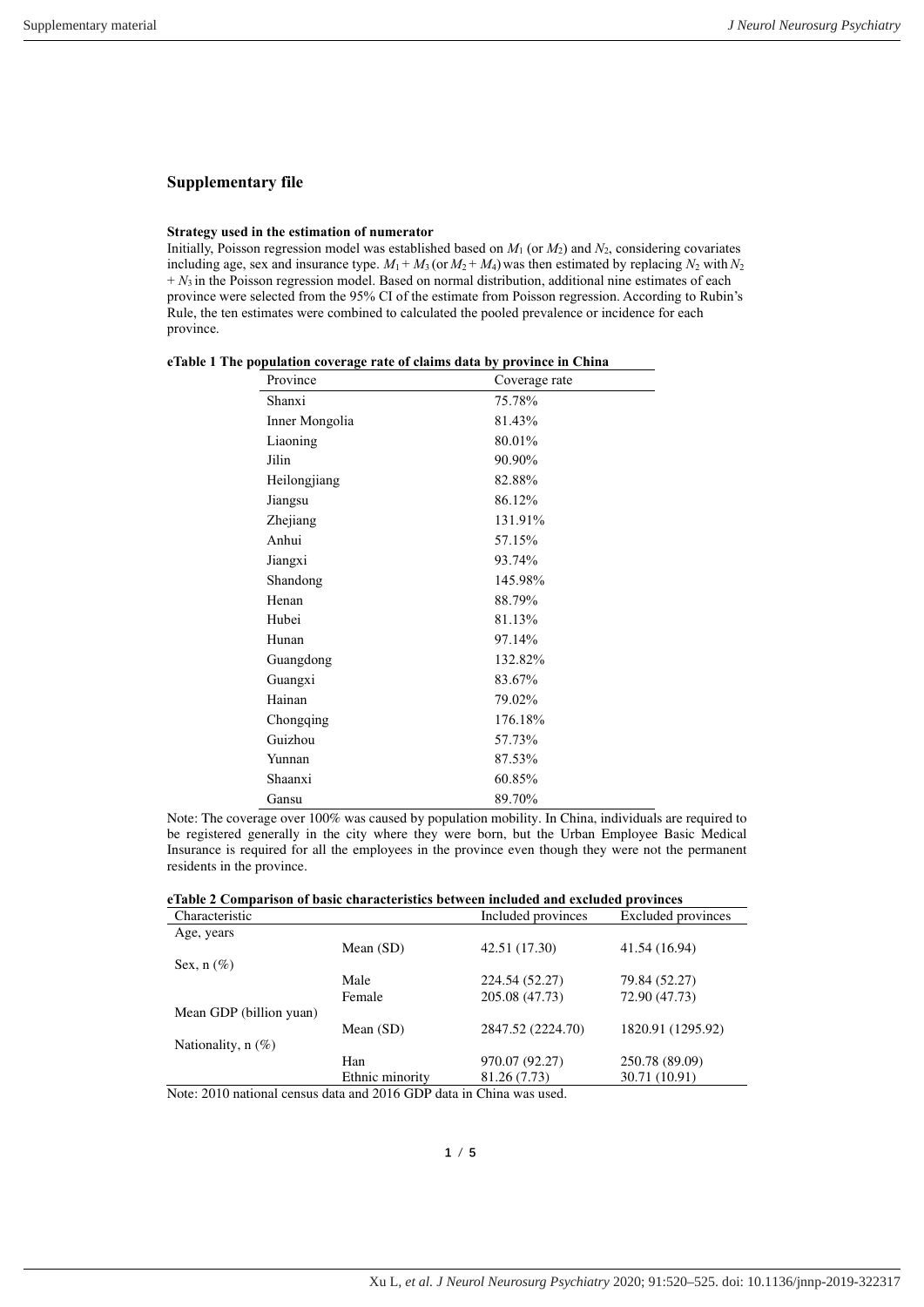|               |                     | Prevalence (95% CI) |  |
|---------------|---------------------|---------------------|--|
|               | Male                | Female              |  |
| Total         | $3.45(2.72 - 4.26)$ | $2.35(1.86-2.90)$   |  |
| Age group     |                     |                     |  |
| 18-29         | $1.34(0.98-1.77)$   | $1.30(0.95 - 1.70)$ |  |
| $30 - 34$     | $3.10(2.22 - 4.12)$ | $2.39(1.74-3.14)$   |  |
| 35-39         | $3.37(2.47-4.41)$   | $2.45(1.82 - 3.17)$ |  |
| $40 - 44$     | $3.37(2.55-4.29)$   | $2.38(1.83-3.00)$   |  |
| 45-49         | $3.60(2.79-4.51)$   | $2.37(1.81-3.01)$   |  |
| 50-54         | $4.24(3.34-5.24)$   | $2.74(2.10-3.48)$   |  |
| 55-59         | $4.94(3.89-6.11)$   | $3.04(2.35-3.82)$   |  |
| 60-64         | $5.68(4.46-7.04)$   | $3.20(2.40-4.12)$   |  |
| 65-69         | $6.08(4.75-7.57)$   | $3.42(2.50-4.47)$   |  |
| 70-74         | $6.86(5.30-8.63)$   | $3.74(2.68-4.97)$   |  |
| 75-79         | $7.53(5.76-9.53)$   | $3.94(2.83 - 5.23)$ |  |
| 80-84         | $7.26(5.26-9.57)$   | $3.51(2.35-4.90)$   |  |
| $>= 85$       | $5.26(3.48-7.41)$   | $2.66(1.51-4.14)$   |  |
| Region        |                     |                     |  |
| East          | $6.35(5.33 - 7.47)$ | $4.11(2.98-5.43)$   |  |
| North         | $2.22(1.81-2.66)$   | $1.40(1.07-1.77)$   |  |
| North-East    | $2.31(0.96-4.23)$   | $1.72(1.21 - 2.33)$ |  |
| North-West    | $2.28(0.72 - 4.72)$ | $1.32(0.60-2.31)$   |  |
| South-Central | $3.24(1.99-4.79)$   | $2.44(1.42-3.74)$   |  |
| South-West    | 2.81 (2.14-3.57)    | $1.76(1.56-1.96)$   |  |

**eTable 3 Crude prevalence of amyotrophic lateral sclerosis in 21 provinces in China in 2016, grouped by sex, age group, and region (unit: /100 000 person-years)**

**eTable 4 Prevalence and incidence of amyotrophic lateral sclerosis in different regions of China in 2016 (unit: /100 000 person-years)**

| Region        | Prevalence (95% CI) | Incidence (95% CI) |  |
|---------------|---------------------|--------------------|--|
| East          | 5.31 (4.27-6.47)    | $2.57(1.93-3.30)$  |  |
| North         | $1.80(1.54-2.09)$   | $0.95(0.66-1.29)$  |  |
| North-East    | $2.02(1.10-3.21)$   | $1.10(0.76-1.51)$  |  |
| North-West    | $1.86(0.69-3.61)$   | $0.61(0.42-0.84)$  |  |
| South-Central | $2.84(1.76-4.18)$   | $1.91(1.10-2.93)$  |  |
| South-West    | $2.30(1.90-2.75)$   | $1.23(1.05-1.43)$  |  |

| eTable 5 Standardized prevalence and incidence of amyotrophic lateral sclerosis in different |  |  |  |  |
|----------------------------------------------------------------------------------------------|--|--|--|--|
| regions of China in 2016 (unit: /100 000 person-years)                                       |  |  |  |  |

| Region        | Prevalence (95% CI) | Incidence (95% CI) |  |
|---------------|---------------------|--------------------|--|
| East          | $4.99(4.86-5.11)$   | $2.29(2.21-2.38)$  |  |
| North         | $1.90(1.67-2.15)$   | $0.95(0.79-1.13)$  |  |
| North-East    | $1.89(1.74-2.05)$   | $0.97(0.87-1.09)$  |  |
| North-West    | $1.49(1.24-1.77)$   | $0.57(0.39-0.79)$  |  |
| South-Central | $2.98(2.85-3.10)$   | $1.93(1.83-2.03)$  |  |
| South-West    | $2.21(2.06-2.36)$   | $1.11(1.00-1.22)$  |  |

Xu L*, et al. J Neurol Neurosurg Psychiatry* 2020; 91:520–525. doi: 10.1136/jnnp-2019-322317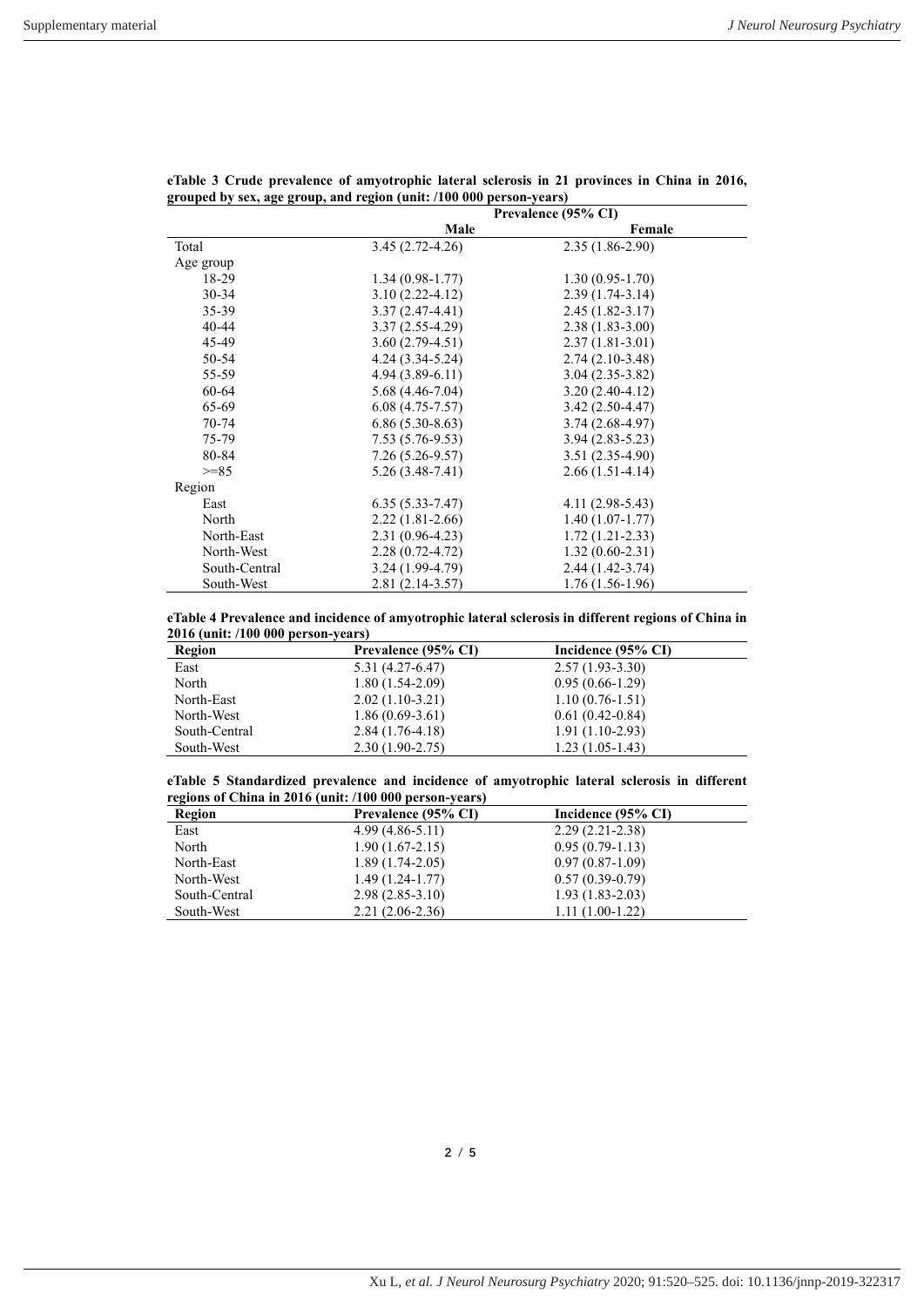| Province                                                                        | Prevalence (95% CI) | Incidence $(95\% \text{ CI})^{\text{a}}$ |
|---------------------------------------------------------------------------------|---------------------|------------------------------------------|
| Shanxi                                                                          | $1.69(1.30-2.08)$   | $0.79(0.53-1.05)$                        |
| Inner Mongolia                                                                  | $1.90(1.51-2.28)$   | $1.11(0.82 - 1.41)$                      |
| Liaoning                                                                        | $2.88(2.60-3.16)$   | $1.07(0.90-1.24)$                        |
| Jilin                                                                           | $1.24(0.95-1.52)$   | $0.78(0.56-1.00)$                        |
| Heilongjiang                                                                    | $2.09(1.62 - 2.55)$ | $1.58(1.17-1.98)$                        |
| Jiangsu                                                                         | $5.26(4.95-5.56)$   | $2.09(1.89-2.29)$                        |
| Zhejiang                                                                        | $4.86(4.54-5.19)$   | $1.80(1.60-1.99)$                        |
| Anhui                                                                           | $7.08(6.34-7.83)$   | $3.72(3.19-4.25)$                        |
| Jiangxi                                                                         | $6.22(5.45-6.99)$   | $4.15(3.54 - 4.76)$                      |
| Shandong                                                                        | $3.63(3.42 - 3.84)$ | $1.72(1.58-1.86)$                        |
| Henan                                                                           | $3.09(2.68-3.51)$   | $1.79(1.47-2.10)$                        |
| Hubei                                                                           | $6.72(5.87-7.58)$   | $4.64(3.94-5.34)$                        |
| Hunan                                                                           | $2.80(2.43-3.18)$   | $1.41(1.14-1.67)$                        |
| Guangdong                                                                       | $1.74(1.58-1.89)$   | $1.02(0.90-1.14)$                        |
| Guangxi                                                                         | $3.28(2.71-3.85)$   | $2.99(2.44-3.53)$                        |
| Hainan                                                                          | $0.88(0.42 - 1.34)$ | $0.74(0.32-1.16)$                        |
| Chongqing                                                                       | $2.34(2.14-2.54)$   | $1.13(1.00-1.27)$                        |
| Guizhou                                                                         | $1.60(0.99-2.21)$   | $1.60(0.99-2.21)$                        |
| Yunnan                                                                          | $2.68(2.30-3.06)$   | $1.30(1.04-1.56)$                        |
| Shaanxi                                                                         | $1.21(0.92 - 1.50)$ | $0.61(0.41-0.82)$                        |
| Gansu <sup>a</sup>                                                              | $2.71(1.95-3.47)$   |                                          |
| Total                                                                           | 2.91 (2.31-3.58)    | $1.65(1.33-2.01)$                        |
| <sup>a</sup> One province (Gansu) was excluded due to the time ranges <4 years. |                     |                                          |

**eTable 6 Crude prevalence and incidence of amyotrophic lateral sclerosis in China in 2016, grouped by province (unit: /100 000 person-years)**

**3** / **5**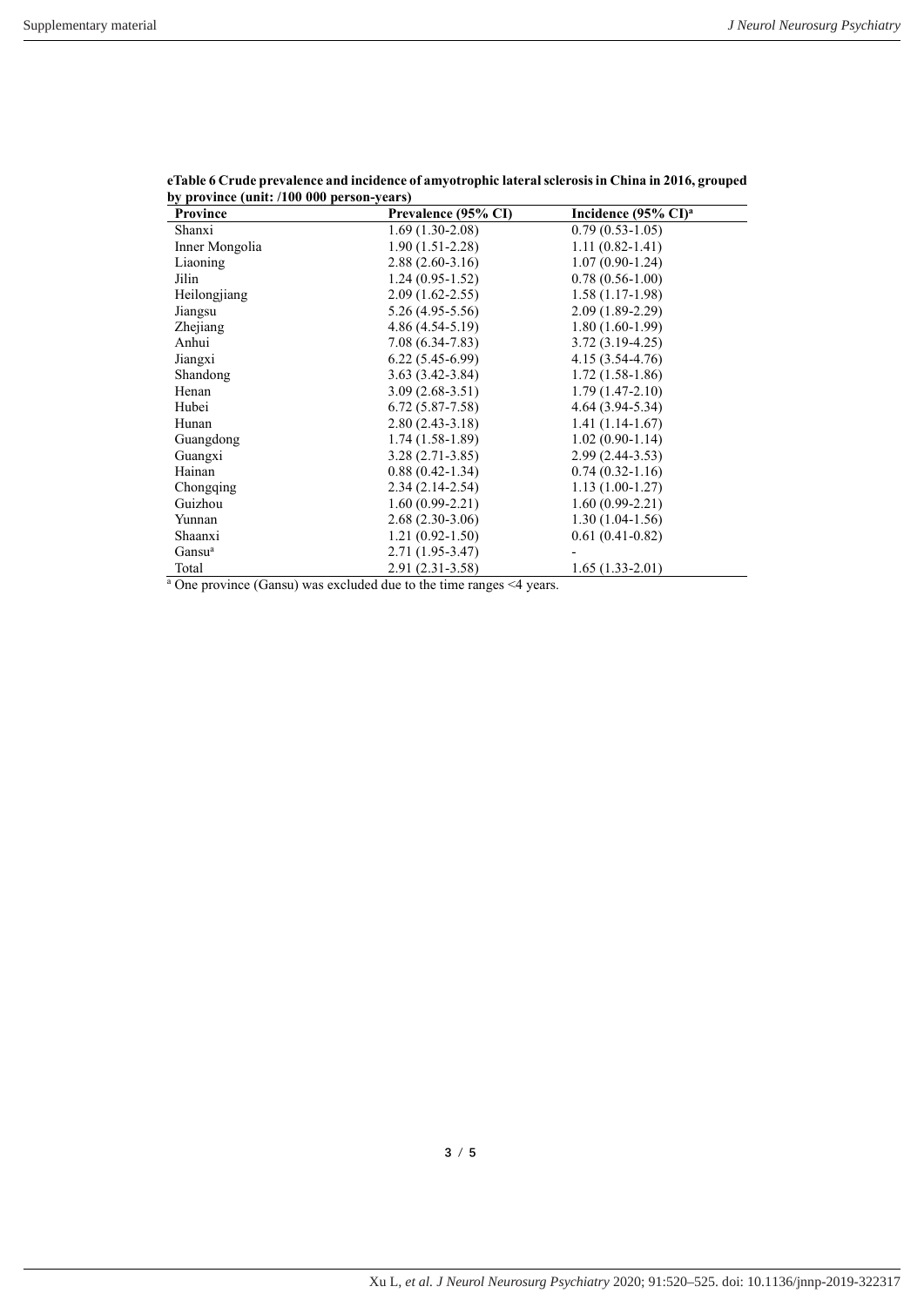|               | Incidence (95% CI)  |                     |  |
|---------------|---------------------|---------------------|--|
|               | Male                | Female              |  |
| Total         | $1.90(1.52 - 2.33)$ | $1.38(1.09-1.70)$   |  |
|               |                     |                     |  |
| Age group     |                     |                     |  |
| 18-29         | $0.76(0.54-1.01)$   | $0.75(0.54-0.99)$   |  |
| 30-34         | $1.63(1.14-2.20)$   | $1.28(0.92 - 1.69)$ |  |
| 35-39         | $1.75(1.25-2.34)$   | $1.33(0.96 - 1.75)$ |  |
| 40-44         | $1.76(1.33-2.26)$   | $1.27(0.98-1.59)$   |  |
| 45-49         | $1.87(1.43 - 2.37)$ | $1.25(0.95-1.58)$   |  |
| 50-54         | $2.20(1.72 - 2.74)$ | $1.43(1.10-1.80)$   |  |
| 55-59         | $2.50(1.98-3.08)$   | $1.42(1.13-1.76)$   |  |
| 60-64         | $2.91(2.30-3.58)$   | $1.60(1.21-2.04)$   |  |
| 65-69         | $3.00(2.39-3.69)$   | $1.60(1.21-2.06)$   |  |
| $70 - 74$     | $3.21(2.56-3.93)$   | $1.70(1.27-2.20)$   |  |
| 75-79         | $3.50(2.79-4.29)$   | $1.82(1.30-2.43)$   |  |
| 80-84         | $3.27(2.46-4.21)$   | $1.65(1.12-2.27)$   |  |
| $>=85$        | $2.56(1.71-3.58)$   | $1.35(0.78-2.07)$   |  |
| Region        |                     |                     |  |
| East          | $3.04(2.34-3.82)$   | $2.01(1.37-2.78)$   |  |
| North         | $1.02(0.51-1.70)$   | $0.88(0.63 - 1.19)$ |  |
| North-East    | $1.34(0.82 - 1.99)$ | $0.85(0.66-1.05)$   |  |
| North-West    | $0.53(0.29-0.84)$   | $0.71(0.42 - 1.08)$ |  |
| South-Central | $2.12(1.22 - 3.26)$ | $1.68(0.89-2.72)$   |  |
| South-West    | $1.52(1.30-1.77)$   | $0.89(0.70-1.10)$   |  |

**eTable 7 Crude incidence of amyotrophic lateral sclerosis in 20 provinces in China in 2016, grouped by sex, age group, and region (unit: /100 000 person-years)**

**eTable 8 Results of sensitivity analysis for prevalence and incidence (unit: /100 000 person-years)**

|            | Including all<br>uncertain ALS | <b>Using only observed</b><br>cases <sup>a</sup> | Excluding the top 10% of<br>provinces with missing |
|------------|--------------------------------|--------------------------------------------------|----------------------------------------------------|
|            | cases                          |                                                  | diagnostic information <sup>b</sup>                |
| Prevalence |                                |                                                  |                                                    |
| Overall    | $3.21(2.54-3.96)$              | $2.17(1.74-2.65)$                                | $2.73(2.08-3.47)$                                  |
| Male       | $3.81(2.98-4.73)$              | $2.42(1.92 - 2.97)$                              | $3.23(2.45-4.12)$                                  |
| Female     | $2.59(2.04-3.19)$              | $1.94(1.51-2.42)$                                | $2.22(1.69-2.81)$                                  |
| Incidence  |                                |                                                  |                                                    |
| Overall    | $1.77(1.43-2.16)$              | $1.38(1.13-1.66)$                                | $1.55(1.2-1.94)$                                   |
| Male       | $2.03(1.62 - 2.49)$            | $1.49(1.23-1.77)$                                | $1.78(1.37-2.25)$                                  |
| Female     | $1.49(1.18-1.83)$              | $1.21(0.93-1.52)$                                | $1.3(1.01-1.62)$                                   |

a Known to be an underestimation of rates.

**b** Shandong and Jiangxi were excluded.